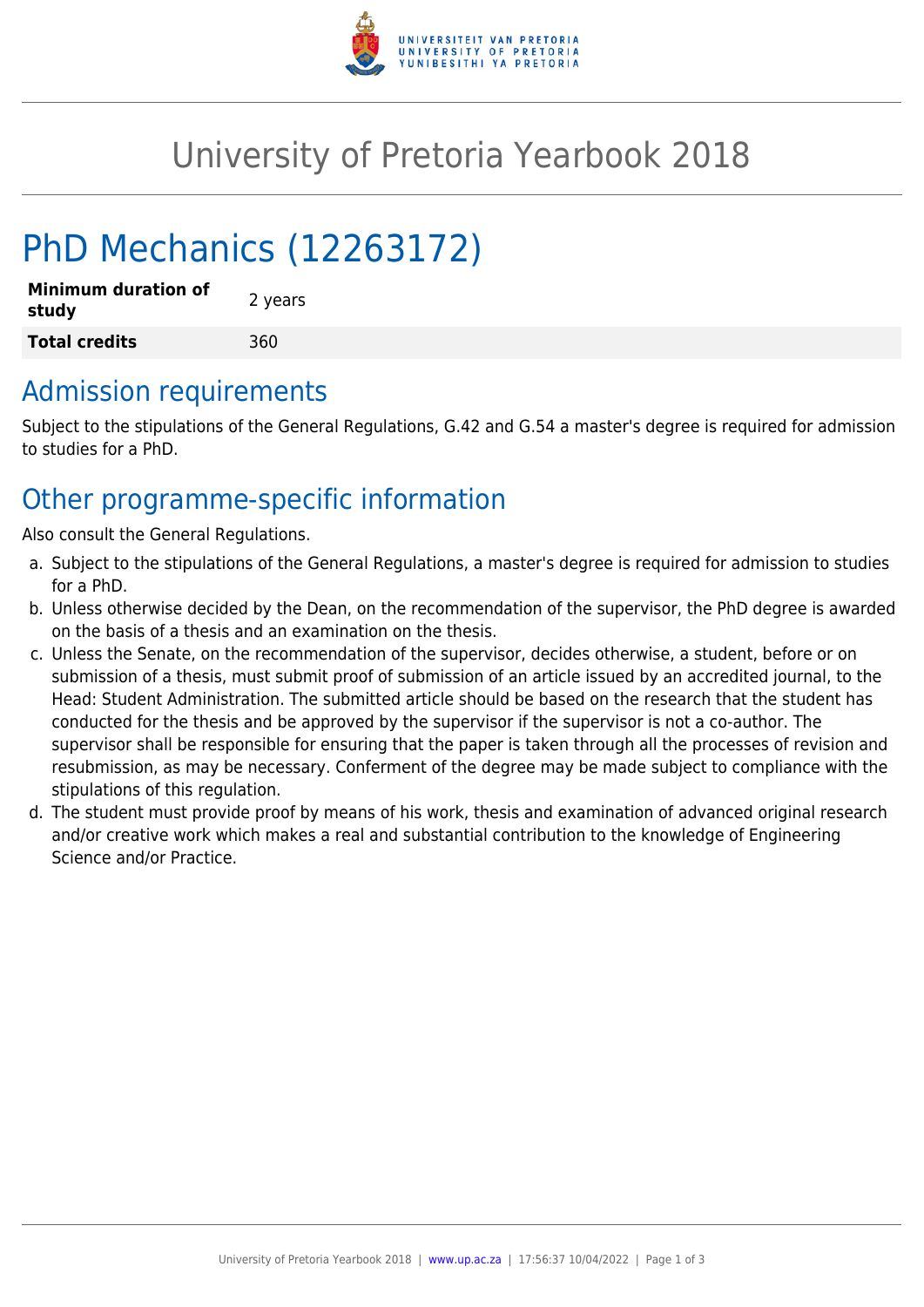

### Curriculum: Year 1

**Minimum credits: 360**

#### **Core modules**

#### **Thesis: Mechanics 998 (MIR 998)**

| <b>Module credits</b>         | 360.00                                     |
|-------------------------------|--------------------------------------------|
| <b>Prerequisites</b>          | No prerequisites.                          |
| Language of tuition           | Separate classes for Afrikaans and English |
| <b>Department</b>             | Mechanical and Aeronautical Engineering    |
| <b>Period of presentation</b> | Year                                       |